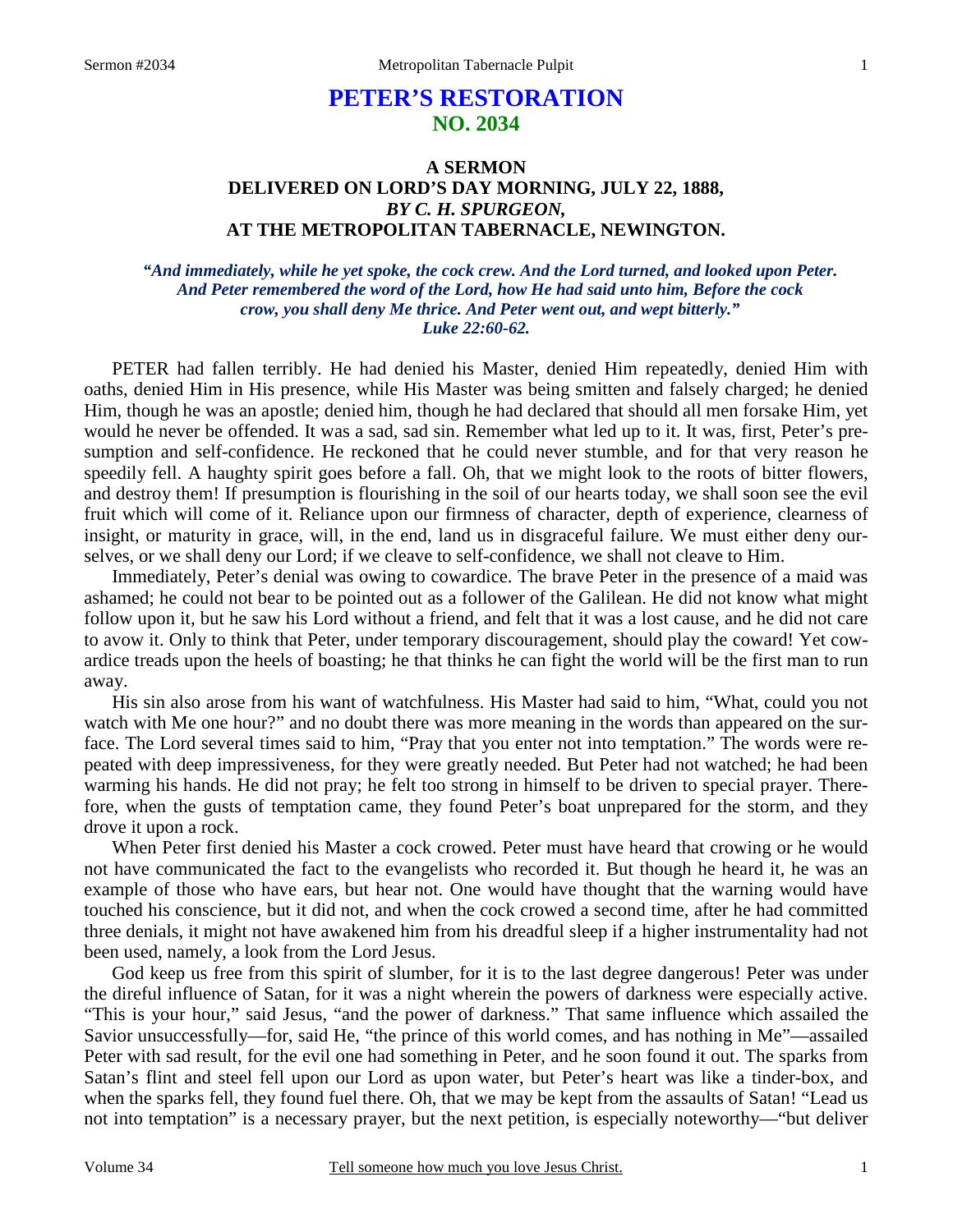us from the evil one." A man never gets anything out of the devil, even if he conquers him. You will find in combat with him that, even if you win the victory, you come off with gashes and wounds of which you will carry the scars to your grave. "All the while," says Mr. Bunyan, while Christian was fighting with Apollyon, "I did note that he did not so much as give one smile." Oh no! There is nothing to smile about when the arch-enemy is upon us. He is such a master of the cruel art of soul-wounding; that every stroke tells. He knows our weak places in the present, he brings to remembrance our errors in the past, and he paints in blackest colors the miseries of the future, and so seeks to destroy our faith. All his darts are fiery ones. It takes all a man's strength, and a great deal more, to ward off his cunning and cruel cuts. The worst of it is that, as in Peter's case, he casts a spell over men, so that they do not fight at all, but yield themselves an easy prey. Our Savior said to Peter, "Simon, Simon, behold, Satan has desired to have you, that he may sift you as wheat: but I have prayed for you, that your faith fail not." Peter was as much under the power of Satan as corn is in the hand of the man who winnows it. He went up and down in that sieve like a helpless thing, and so passed from simple falsehood to plain denials of his Master with oaths and curses.

I desire in this discourse to speak chiefly of Peter's restoration. Peter was down, but he was soon up again. One writer says the story should rather be called Peter's restoration than Peter's fall. His fall was soon over; he was like a little child learning to walk, scarcely down before his mother has him up again. It was not a continuance in a sin, like that of David, who remained for months without repentance, but it was the quick speech of a man carried away by sudden temptation, and it was followed by a speedy repentance. Upon his restoration we are going to meditate.

It was brought about by two outward means. I like to think of the singular combination; the crowing of the cock, and a look from the Lord. When I come to preach to you, it almost makes me smile to think that God should save a soul through me. I may find a fit image of myself in the poor rooster. Mine is poor crowing. But as the Master's look went with the cock's crowing, so, I trust, it will go with my feeble preaching. The next time you also go out to try and win a soul for Jesus, say to yourself, "I cannot do it; I cannot melt a hard, rebellious heart, but yet the Lord may use me, and if there comes a happy conjunction of my feeble words with my Lord's potent look, then the heart will dissolve in streams of repentance." Crow away, poor bird; if Jesus looks while you are crowing, you will not crow in vain, but Peter's heart will break. The two things are joined together, and let no man put them asunder—the commonplace instrumentality and the divine Worker. Christ has all the glory and all the more glory because He works by humble means. I trust that there will be this morning a conjunction of the weakness of the preacher with the strength of the Holy Spirit, so that stony hearts may be broken and God glorified.

This morning, first, *let us look at the Lord who looked,* and secondly, *let us look into the look which the Lord looked.* And then, thirdly, *let us look at Peter, upon whom the Lord looked*. We will be all the while looking; may our Lord look upon us. May His Holy Spirit work with His holy word!

### **I.** First, LET US LOOK AT THE LORD, WHO LOOKED UPON PETER.

Can you picture Him up there in the hall, up yonder steps, before the high priest and the council? Peter is down below in the area of the house warming his hands at the fire. Can you see the Lord Jesus turning round and fixing His eyes intently upon His erring disciple? What do you see in that look?

I see in that look, first, that which makes me exclaim: *What thoughtful love!* Jesus is bound, He is accused, He has just been smitten on the face, but His thought is of wandering Peter. You want all your wits about you when you are before cruel judges, and are called upon to answer false charges; you are the more tried when there is no man to stand by you, or bear witness on your behalf, it is natural, at such an hour, that all your thoughts should be engaged with your own cares and sorrows. It would have been no reproach had the thoughts of our Lord been concentrated on His personal sufferings, and all the less so because these were for the sake of others. But our blessed Master is thinking of Peter, and His heart is going out towards His unworthy disciple. That same influence which made His heart drive out its store of blood through every pore of His body in the bloody sweat now acted upon His soul, and drove His thoughts outward towards that member of His mystical body which was most in danger. Peter was thought of when the Redeemer was standing to be mocked and reviled. Blessed be His dear name, Jesus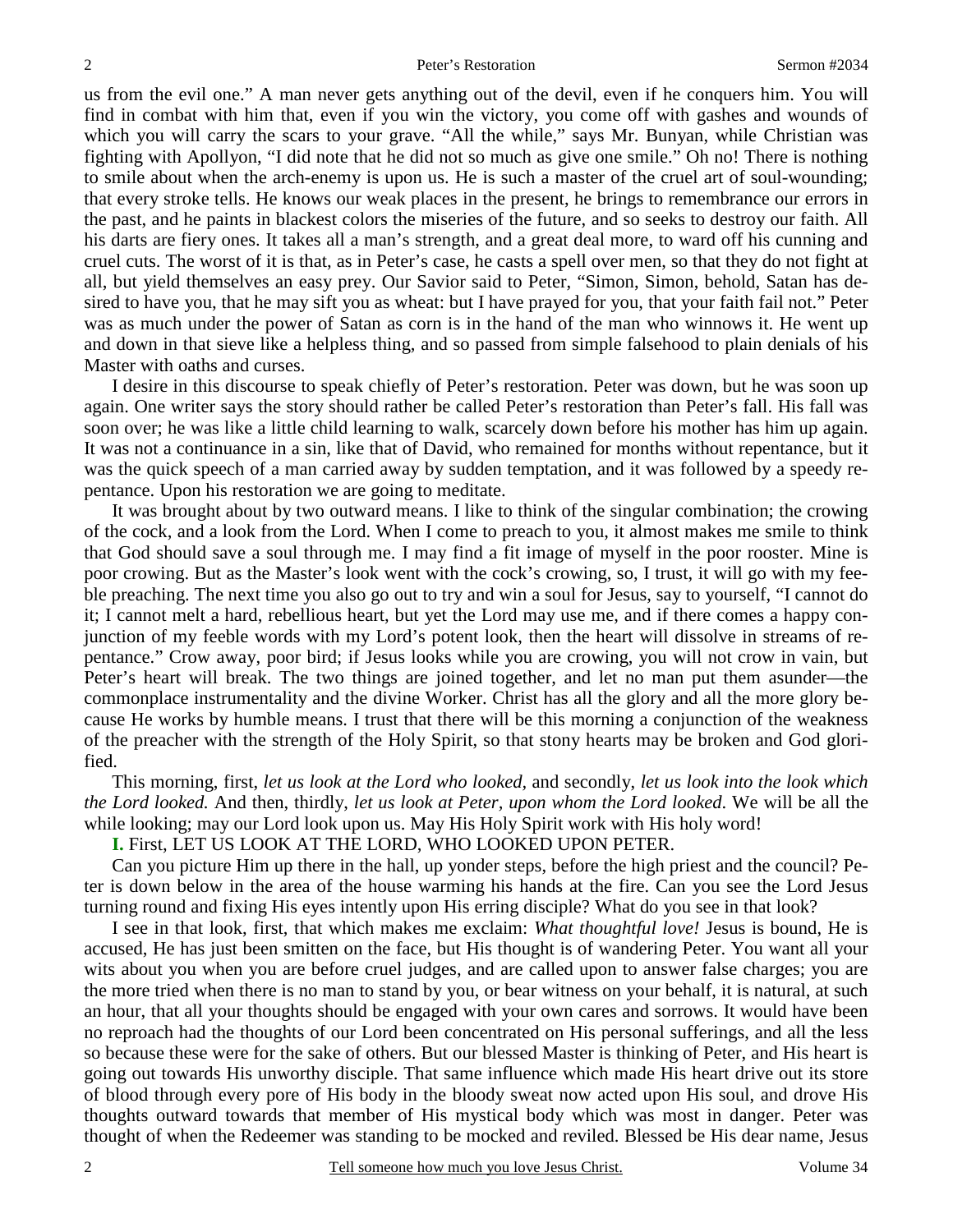#### Sermon #2034 Peter's Restoration

3

always has an eye for His people, whether He is in His shame or in His glory. Jesus always has an eye for those for whom He shed His blood. Though now He reigns in glory, He still looks steadily upon His own; His delight is in them, and His care is over them. There was not a particle of selfishness about our Savior. "He saved others; Himself He could not save." He looked to others, but He never looked to Himself. I see, then, in our Lord's looking upon Peter, a wondrously thoughtful love.

I exclaim, next, *"What a boundless condescension!"* If our Lord's eye had wandered that day upon "that other disciple" that was known to the high priest, or if He had even looked upon some of the servants of the house, we should not have been so astonished, but when Jesus turns, it is to look upon Peter, the man from whom we should naturally have turned away our faces, after his wretched conduct. He had acted most shamefully and cruelly, and yet the Master's eye sought him out in boundless pity! If there is a man here who feels himself to be near akin to the devil, I pray the Lord to look first at him. If you feel as if you have sinned yourself out of the pale of humanity by having cast off all good things, and by having denied the Lord that bought you, yet still consider the amazing mercy of the Lord. If you are one of His, His pitying eye will find you out, for even now it follows you as it did Hagar, when she cried, "You God see me." But oh, the compassion of that look! When first I understood that the Lord looked on me with love in the midst of my sin, it did seem so wonderful! He whom the heavens adore, before whose sight the whole universe is stretched out as on a map, yet passes by all the glories of heaven that He may fix His tender gaze upon a wandering sheep, and may in great mercy bring it back again to the fold. For the Lord of glory to look upon a disciple who denies Him is boundless condescension!

But then, again, *what tender wisdom do I see here!* "The Lord turned and looked upon Peter." He knew best what to do; He did not speak to him, but looked upon him. He had spoken to Peter before, and that voice had called him to be a fisher of men, He had given Peter His hand before, and saved him from a watery grave when he was beginning to sink. But this time He gives him neither His voice nor His hand, but that which was equally effectual, and intensely suitable, He lent him His eye, "The Lord looked upon Peter." How wisely does Christ always choose the way of expressing His affection, and working our good! If He had spoken to Peter then, the mob would have assailed him, or at least the ribald crowd would have remarked upon the sorrow of the Master and the treachery of the disciple; our gracious Lord will never needlessly expose the faults of His chosen. Possibly no words could have expressed all that was thrown into that look of compassion. Why, brethren, a volume as big as a Bible is contained within that look of Jesus. I defy all the tongues and all the pens in the world to tell us all that our divine Lord meant by that look. Our Savior employed the most prudent, the most comprehensive, the most useful method of speaking to the heart of His erring follower. He looked volumes into him. His glance was a divine hieroglyphic full of unutterable meanings, which it conveyed in a more clear and vivid way than words could have done.

As I think of that look again, I am compelled to cry out: *What divine power is here!* Why, dear friends, this look worked wonders. I sometimes preach with all my soul to Peter, and, alas! He likes my sermon and forgets it. I have known Peter read a good book full of most powerful pleading, and when he has read it through, he has shut it up and gone to sleep. I remember my Peter when he lost his wife, and one would have thought it would have touched him, and it did, with some natural feeling, yet he did not return to the Lord, whom he had forsaken, but continued in his backsliding. See, then, how our Lord can do with a look what we cannot do with a sermon, what the most powerful writer cannot do with hundreds of pages, and what affliction cannot do with even its heaviest stroke. The Lord looked, and Peter wept bitterly. I cannot help thinking with Isaac Williams that there is a majestic simplicity in the expressions here used—"The Lord turned, and looked upon Peter. And Peter went out, and wept bitterly." The passage reminds us of that first of Genesis, "And God said, Let there be light: and there was light." As the Lord looked unto the host of the Egyptians, and troubled the Egyptians, so did He now look into Peter's heart, and his thoughts troubled him. Oh, the power of the Lord Christ! If there was this power about Him when He was bound before His accusers, what is His power now that He is able to save unto the uttermost them that come unto God by Him, seeing He ever lives to make intercession for them? In that look there was divinity. The Son of God looked upon Peter; the text does not use the name Jesus, but it expressly says, "The Lord turned, and looked upon Peter." That divine look did the deed.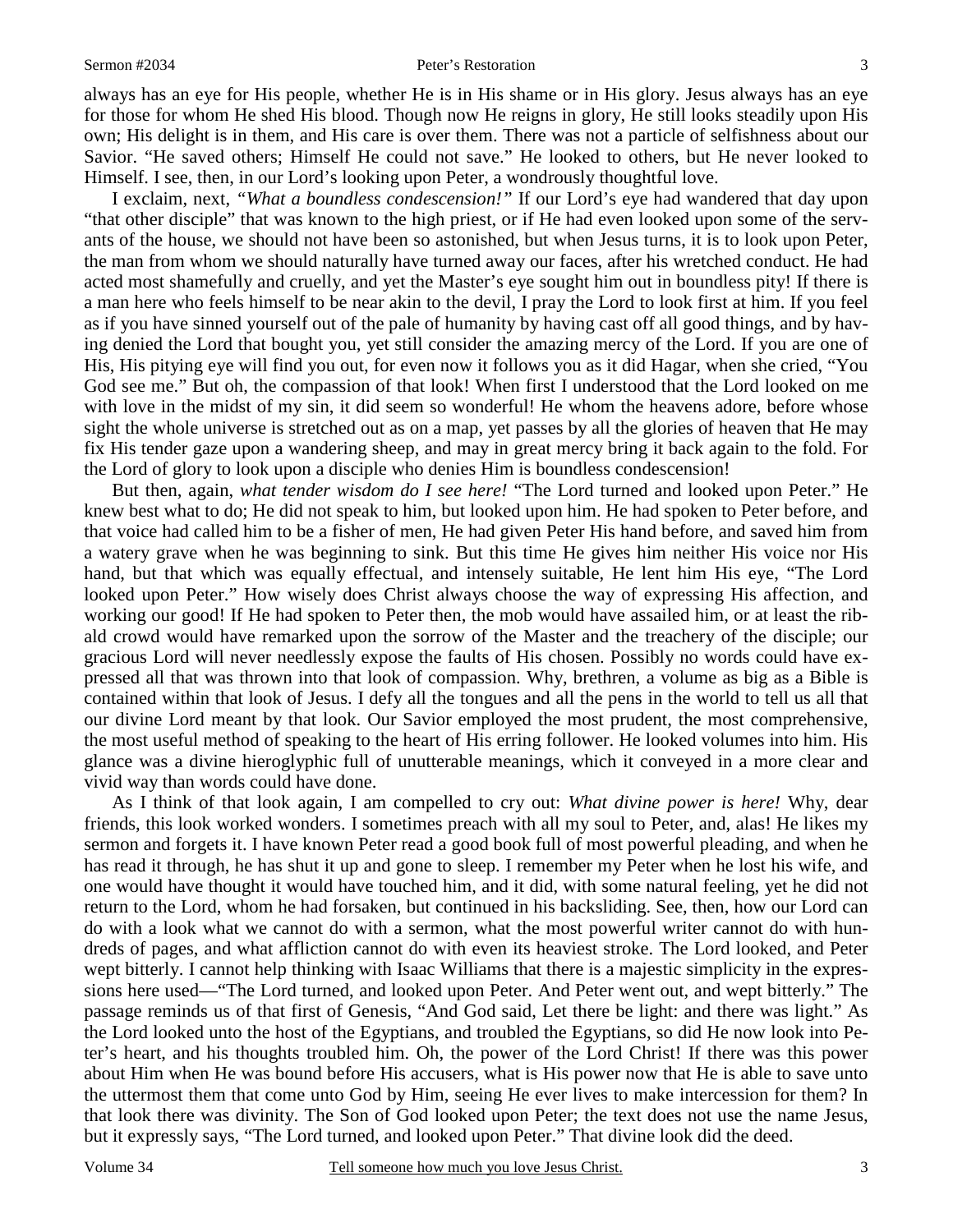Let me beg you to note *what sacred teaching is here*. The teaching is of practical value, and should be at once carried out by the followers of Jesus. You, dear friend, are a Christian man or a Christian woman; you have been kept, by divine grace, from anything like disgraceful sin. Thank God it is so. I dare say, if you look within, you will find much to be ashamed of, but yet you have been kept from presumptuous and open sins. Alas! One who was once a friend of yours has disgraced himself; he was a little while ago a member of the church, but he has shamefully turned aside. You cannot excuse his sin; on the contrary, you are forced to feel great indignation against his folly, his untruthfulness, his wickedness. He has caused the enemies of the Lord to blaspheme, and has done awful mischief to the cause of righteousness. Now I know what will be suggested to you. You will be inclined to cut his acquaintance, to disown him altogether, and scarcely to look at him if you meet him in the street. This is the manner of men, but not the manner of Jesus. I charge you, act not in so un-Christlike a manner. The Lord turned, and looked on Peter; will not His servants look on him? You are not perfect like your Lord; you are only a poor sinful creature like your fallen brother. What! Are you too proud to look at the fallen one? Will you not give him a helping hand? Will you not try to bring him back? The worst thing you can do with a backslider is to let him keep on sliding back. Your duty should be your pleasure, and your duty is to "restore such a one in the spirit of meekness, remembering yourself also, lest you also be tempted." O brothers and sisters, it is a very little thing that has kept some of us from turning aside unto folly. One grain more and the scale would have turned in favor of a great fall. Our steps have well-near slipped. When we are proud of our sure standing, the Lord may well be angry with us for our vanity, and He may justly say, "How can I endure this pride? I have taken great care of this man, and watched over him to keep him out of sin, and now he takes the credit of it all, and plays the great man, and fancies that he will be defiled if he associates with My poor wandering children." Which, do you think, is worse in God's sight, the sudden fall into sin, or the long-continued pride, which boasts itself in the presence of the Lord, and looks contemptuously upon erring ones? It is not my office to become a measurer of sins, but I would earnestly enforce this plain duty, since our own Lord and Master looked on backsliding Peter, let us seek out our wandering brethren.

One more lesson; observe *what heavenly comfort is here,* "The Lord turned, and looked upon Peter," yes, Jesus looks upon sinners still. The doctrine of God's omniscience is far oftener set forth in a hard way than in a cheering way. Have you never heard a sermon from "You God see me," of which the essence was—therefore tremble, and be afraid? That is hardly fair to the text, for when Hagar cried, "You God see me," it was because the Lord had interposed to help her, when she had fled from her mistress. It was comfort to her that there she also had looked after Him that had looked upon her. There is a dark side to "You God see me," but it is not half as dark as it would be if God did not see us. It is true, O sinner that God has seen your sin, and all the aggravations of it, but it is also true that as He sees your ruin, your misery, your sadness, He has compassion on you. He sees your sin that He may remove it, and make you clean in His sight. As the Lord looked upon Peter, so He looks upon you. He has not turned His back on you; He has not averted the gaze of His pity. He sees to the bottom of your heart, and reads all your thoughts. You have not to go about to find God—He is looking upon you. "He is not far from every one of us," He is within eyesight. You are to look to Him, and if you do, your eyes will meet His eyes, for already He looks upon you.

I think we have gathered much from this brief look at the Lord who looked upon Peter. I doubt not that, had we more time and more insight, we should see greater things than these.

**II.** Now let us go on to the second point, and see whether we cannot gather still more instruction. LET US LOOK INTO THE LOOK WHICH THE LORD GAVE TO PETER. Help us again, most gracious Spirit!

That look was, first of all, *a marvelous refreshment to Peter's memory*, "The Lord turned and looked upon Peter." What a sight it must have been for Peter! Our dear Master's face was that night all red from the bloody sweat. He must have appeared emaciated in body; His eyes weary with want of sleep, and His whole countenance the vision of grief. If ever a picture of the Man of Sorrows could have been drawn, it should have been taken at that moment when the Lord turned and looked upon Peter. By torchlight and the flickering flame of the fire in the court of the hall of Caiaphas Peter saw a vision which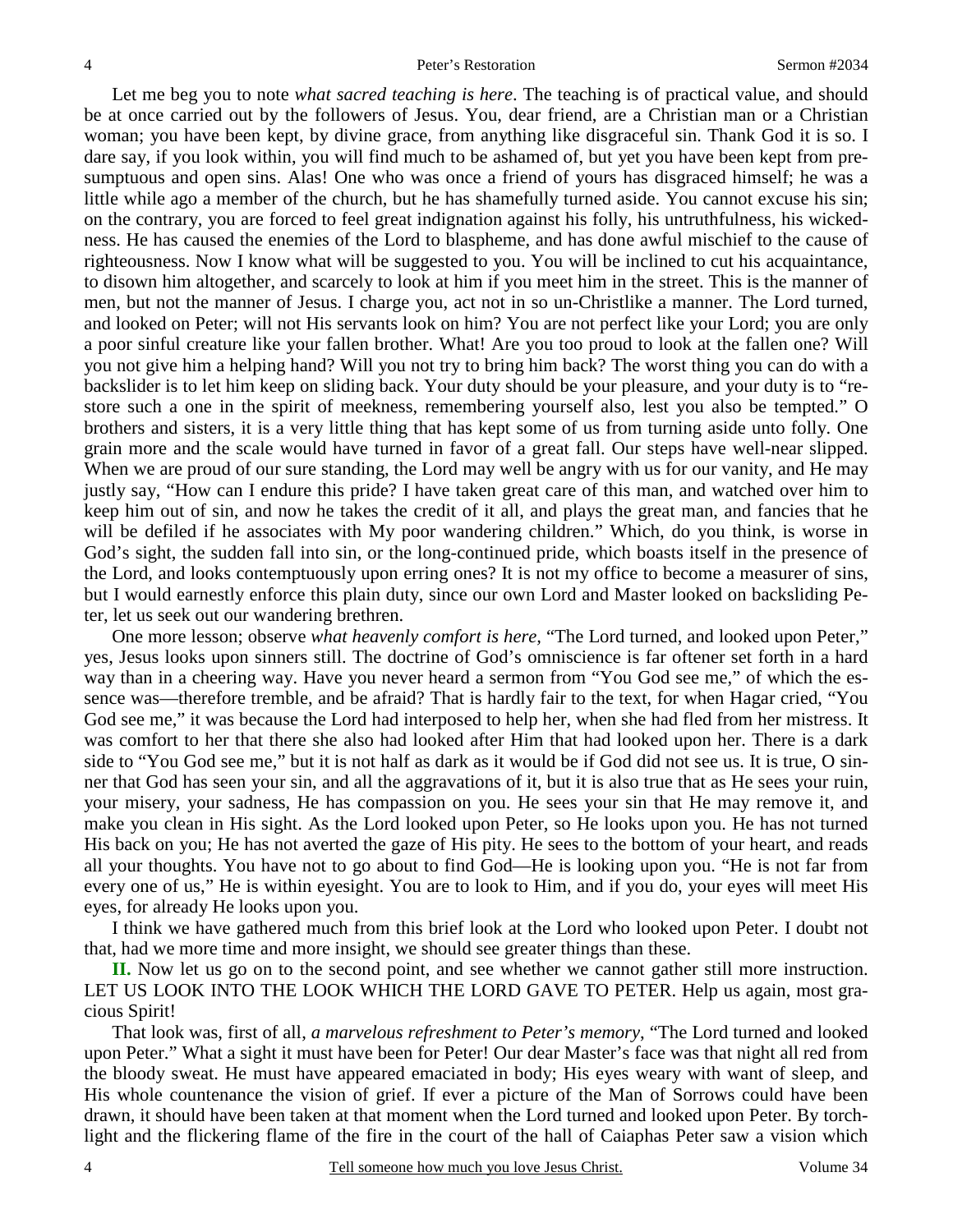would never fade from his mind. He saw the man whom he loved as he had never seen Him before. This was He who called him, when he was fishing, to become a fisher of men; this was He who bade him spread the net, and caused him to take an incredible quantity of fishes, insomuch that the boat began to sink, and he cried out, "Depart from me, for I am a sinful man, O Lord"; this was He who had made him walk on the water, and at other times had rebuked the winds, and raised the dead. This was He with whom Peter had been upon the mount of transfiguration! Truly there was a wonderful change from the glistening whiteness of the mount to the ghastliness of that sad hour! Though the lines of that reverend face were stained with blood, yet Peter could tell that it was the selfsame Lord with whom he had enjoyed three years of intimate communion and tender unveiling. All this must in a moment have flashed upon poor Peter's mind and I do not wonder that in the recollection of it all he went out and wept bitterly. He did love His Lord, his denial was not of the heart, but of the tongue, and, therefore, as all the grounds of his faith came before his mind anew, his heart was broken into a thousand pieces with grief that he should have been false to such a friend. Yes, that look awoke a thousand slumbering memories, and all these called upon the sincere heart of Peter to repent of its ungenerous weakness.

Next, that turning of the Master was *a special reminder of His warning words*. Jesus did not say it in words, but He did more than say it by His look. "Ah, Peter! Did not I tell you it would be so? You said, 'Though all men shall be offended because of You, yet will I never be offended.' Did I not tell you that before cock-crowing you would deny Me thrice?" No rebuke was uttered, and yet the tender eye of the Lord had revealed to Peter his own extreme folly, and his Master's superior wisdom. Now he saw his own character, and perceived his Lord's discernment. It was a prophecy, and, like all other prophecies, it was understood after it was fulfilled. We read that "Peter remembered the word of the Lord, how He said unto him, Before the cock crow, you shall deny Me thrice." It is clear, then, that our Lord's look was a special reminder of His former words; it stirred up Peter's mind by way of remembrance, and made him see how foolish he had been, and how inexcusable was his fault.

Surely it was, also, *a moving appeal to Peter's heart.* I bade you notice just now, in the reading of the chapter, that this story of Peter is singularly interwoven into the narrative of our Savior's passion; it is so interwoven because it constitutes an essential part of that passion. We must not regard it as an accidental incident; it was part and parcel of that grief which He had to bear when He stood in our place and stead. It was written of old, "Smite the Shepherd, and the sheep shall be scattered," and this scattering of the sheep, of which Peter was a notable instance, was one of the bitter ingredients of our Redeemer's mental anguish. "Lover and friend have You put far from Me," is His complaint in the Psalm. When the Savior showed Himself to Peter with all those lines of grief upon His face, He seemed to say to him, "Can you deny Me now? I am bound for you, and do you deny Me? I stand here to be adjudged to death for you, and do you deny Me? Now is the hour of My agony, and do you deny Me?" The Lord could not have looked at Peter without creating strong emotions in the breast of the weak disciple who now found himself in so sad a plight. That look touched very tender cords. There was no need for a single word of appeal; that look sufficed to stir the deepest part of Peter's nature.

What do you think that look chiefly said? My thought about it, as I turned it over, was this; when the Lord looked upon Peter, though He did refresh his memory, and make an appeal to his conscience, yet there was still more evident *a glorious manifestation of love*. If I may be permitted humbly and reverently to read what was written on my Master's face, I think it was this; "And yet I love you, Peter, I love you still! You have denied Me, but I look upon you still as Mine. I cannot give you up. I have loved you with an everlasting love, and, notwithstanding all your ill-conduct towards Me, I am looking for you, and expecting to receive you. I have not turned My back on you. Behold, I look towards you with tender regard, foreseeing that you will yet serve Me, and prove the truth of your devotion to Me. Despair not, O Peter, for I will receive you again, and you shall glorify Me." Judging what would break my heart the soonest if I had thus denied my Master, it seems to me that I should be most affected by His saying to me, "And yet, despite your sin, I love you still." Love is the great heartbreaker. Immutable love is that divine hammer which breaks the rock in pieces. Though a man should have sinned himself into great hardness of heart, yet almighty love can soften him. Who can resist the charms of grace unchangeable? Sharper than a sword is a look of love; fiercer than coals of juniper are the flames of love. One said, the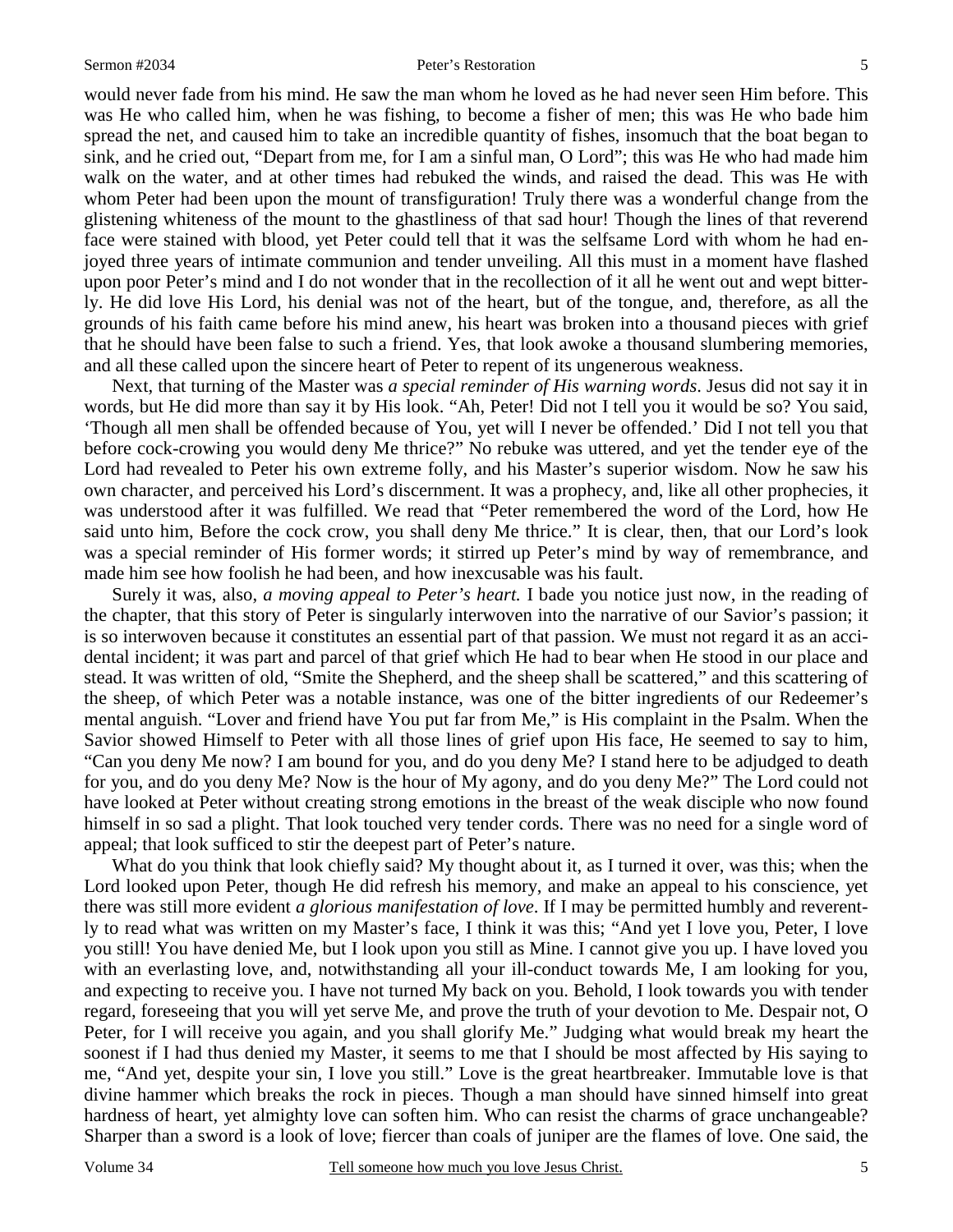other day, speaking of a person who has gone awfully astray after having been a preacher of the Word, "If I did not believe in the doctrine of unchanging love I do not think I dare pray for him, but since I believe that God will bring him back again, I pray with humble confidence that he will be restored." That which is an encouragement to prayer for others will be a help towards our return if we have gone astray. I love to believe that my Lord will bring His wanderers back. O you who are anxious to return to Him, let this cheer you—"Yet does He devise means that His banished be not expelled from Him." This doctrine wins men back. There are wicked men who turn it into an argument for continuing in sin, but their damnation is just. True men will see, in the measureless and unchanging love of Christ, a reason which will put wings to their feet when they hasten back to Him from whom they have gone astray.

Again, this look *penetrated Peter's inmost heart*. It is not every look that we receive that goes very deep. I look with eyes of deep affection at men from this pulpit, and I perceive that they know my meaning, but they soon shake it off. But our Savior has an eye to which the joints and marrow are visible. He looks into the secret chambers of the soul, for His look is a sunbeam, and bears its own light with it, lighting up the dark places of our nature by its own radiance. Peter could not help feeling, for he was pricked in the heart by the arrow of Christ's glance. How many persons are affected by religion only in the head! It does not affect their heart and life. I am grieved when I hear of some of you, who are regular hearers, and take pleasure in my preaching, and yet, after many years, you are not a bit better. You have had spasms of improvement, but they have ended in nothing. You go back to the mire after you have been washed. You are a hearer of the gospel, and yet a drunkard. Your voice is heard in a psalm, but it may also be heard in an oath. It is a shocking thing, but I have done my best. I can preach to your ears, but I cannot look into your hearts. Oh, that my Lord would give such a glance at you this morning as should dart light into you, and cause you to see yourself and to see Him, and then the tears would fill your eyes!

One fact must not escape our notice; our Lord's look at Peter was *a revival of all Peter's looking unto Jesus.* The Lord's look upon Peter took effect because Peter was looking to the Lord. Do you catch it? If the Lord had turned and looked on Peter, and Peter's back had been turned on the Lord, that look would not have reached Peter, nor affected him. The eyes met to produce the desired result. Notwithstanding all Peter's wanderings, he was anxious about his Lord, and therefore looked to see what was done with Him. Even while he warmed his hands at the fire, he kept looking into the inner hall. His eyes were constantly looking in the direction of the Lord Jesus. While he wandered about among the maids and male servants, and got talking to them, fool that he was, yet still he would perpetually steal a glance that way to see how it fared with the man he loved. He had not given up the habit of looking to his Lord. If he had not still, in a measure, looked to his Master, how would the look of Jesus have been observed by him? His eye must look through your eye to get to your heart. The remainders of faith are the sparks among the ashes of piety, and the Lord blows on these to raise a fire. If there is a poor soul here that despite his backsliding, can yet feel, "I am trusting in Jesus, and if I perish, I will perish there," there is hope for that soul. If you have given up the outward forms of religion it is a grievous fault, but if you still inwardly look to the Crucified, there is something in you to work upon; there is an eye which can receive the look of Jesus. It is through the eye that looks to Jesus that Jesus looks, and lets fresh light and hope into the soul. Oh that you who have this lingering faith in the Lord may now receive a look from Him which shall work in you a bitter, salutary, saving repentance, without which you can never be restored!

*This look was altogether between the Lord and Peter*. Nobody knew that the Lord looked on Peter, except Peter and his Lord. That grace which saves a soul is not a noisy thing; neither is it visible to any but the receiver. This morning, if the grace of God comes to anyone of you in power, it will be unperceived by those who sit on either side of you in the pew; they will hear the same words, but of the divine operation which accompanies them they will know nothing; the eye of the Lord will not speak to them as it is speaking to the awakened one. Do you know anything of the secret love-look of the Lord Jesus?

The whole process may not have occupied more than a second of time. "The Lord turned and looked on Peter." It took less time to do than it takes to tell. Yet in that instant an endless work was done. How soon can Jesus change the heart! "He spoke, and it was done," I venture to alter that verse, and say, "He

6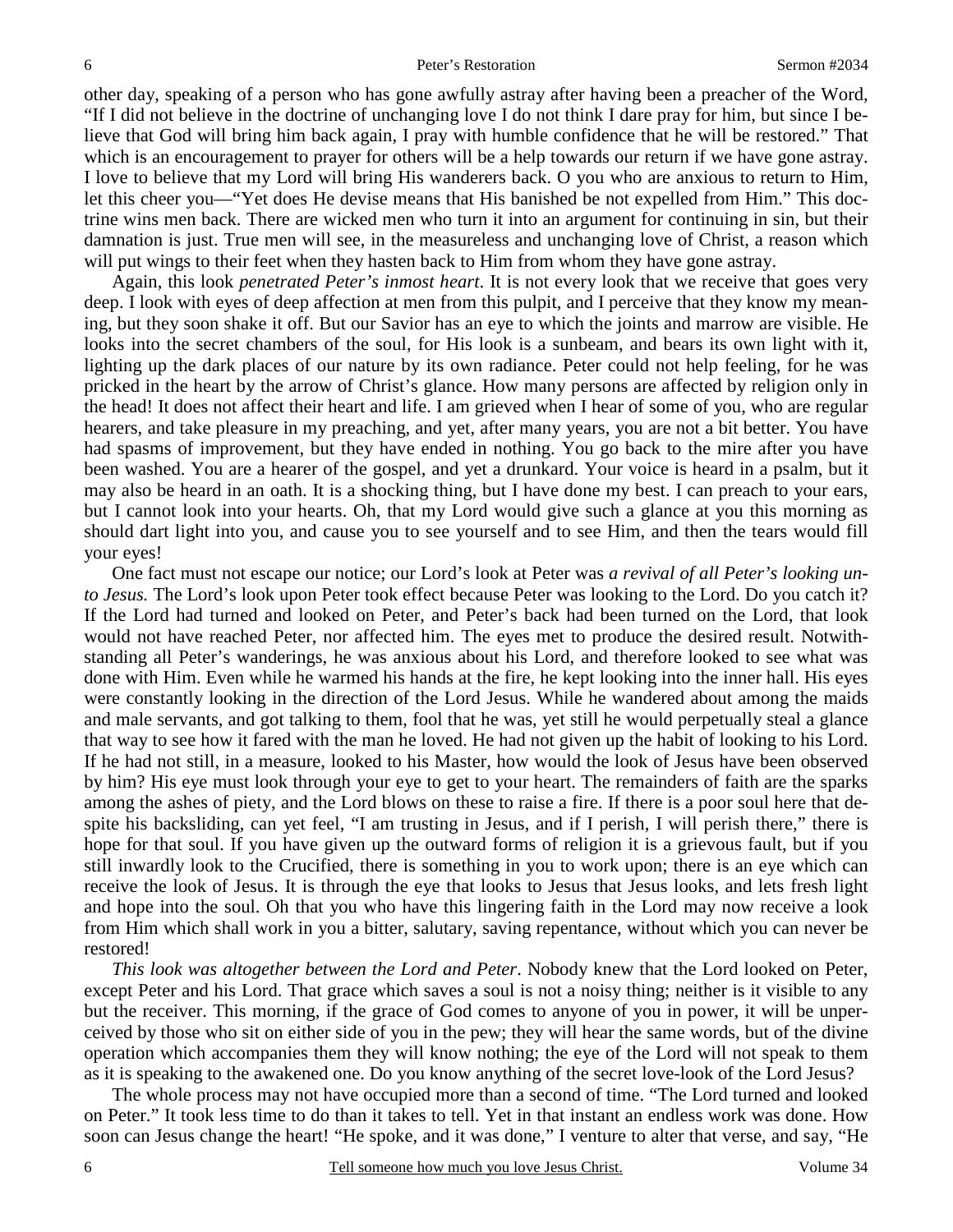#### Sermon #2034 Peter's Restoration

looked, and it was done." Lord, look on sinful Peter now! Work a miracle with Your eye! Even here, let some sinner look to You because You have looked on him.

**III.** Now I must go to my third point; LET US LOOK AT PETER AFTER THE LORD HAD LOOKED AT HIM. What is Peter doing? When the Lord looked on Peter *the first thing Peter did was to feel awakened.* Peter's mind had been sleeping. The charcoal fire had not done him much good, the fumes of it are evil. The dust of Satan's sieve had got into his eyes. He was confused with very sorrow for his dear Master, whom he truly loved. Peter was hardly Peter that night. I think I had better say, Peter was too much Peter, and his mind had more of Peter's stone in it, than of Christ's flesh. He had forgotten that he was an apostle; he had forgotten that which he had declared when the Lord said to him, "Blessed are you, Simon Bar-Jona: for flesh and blood have not revealed this unto you." Again, I remind you how significantly it is written, *"The Lord* turned, and looked upon Peter," for it hints that Peter now saw his Lord's Deity through the veil of His humiliation and anguish. He had forgotten his Lord's Deity, and thus he had, in thought, denied his Lord. He was off the lines, and was in a sleepy state. He was what Paul calls "bewitched," and under the influence of a spiritual soporific, administered by Satan. The Lord's look brought him to his better self, and aroused all the spiritual life which had been dormant in him, "Peter remembered," and by this remembrance he was restored.

The next effect was, *it took away all Peter's foolhardiness from him*. Peter had made his way into the high priest's hall, but now he made his way out of it. He had not felt in any danger though in the worst of company. What did he care for the girl that kept the door? Surely he was too much of a man to mind her remarks. What did he care for the men that were round the fire? They were rough fellows, but he had been a fisherman, and quite able to cope with the priest's bailiffs. But now the brag is gone out of him. No sooner had Jesus looked upon him than Peter declined all further risks.

Now he shows the better part of valor and with great discretion quits the dangerous society of the high priest's palace. Revival of grace in the heart is the death of presumption. The man who runs risks with his soul is not in a right state of mind. Perhaps the Savior's glance conveyed a hint to Peter that he had no business where he was. It may have seemed to say to him, "You had better be gone from these surroundings." At any rate, that was the effect it produced. That palace in which the Lord fared so badly could not be a fit place for a disciple. To be warming himself at the fire was quite inconsistent for Peter while Jesus was being mocked by His enemies. A sight of the Lord Jesus makes many things seem incongruous which else might appear right enough. All Peter's daring vanished; he turned his back on maids and men, and went out into the darkness of the night. We do not hear of his coming near the cross, in fact, we hear no more of him till the resurrection morning, for Peter was sensible enough to feel that he could not trust himself any more. He placed himself in the background, till his Lord summoned him to the front. I wish that some religious professors whose lives have been questionable had grace enough to do the same. When I see a man who has sinned grievously pushing himself speedily to the front, I cannot believe that he has a due sense of the evil he has worked, or of his own unfitness to be in the place of peril.

Above all, shun the place where you have fallen. Do not linger in it for a moment. Go out, even though you leave the comfortable fire behind you. Better be in the cold than stay where your soul is in danger. Till Peter had received from the Lord's own mouth abundant assurance of his restoration to his office by the threefold charge to feed the sheep and lambs, we do not find him again in the forefront.

That look of Christ *severed Peter from the crowd*. He was no longer among the fellows around the fire. He had not another word to say to them; he quit their company in haste. It is well for believers to feel that they are not of the world! They should flee out of Sodom. The Lord has severed us from the multitude by His divine choice, and the separation should be our choice.

Oh, that the arrows of the great Lord would this morning pierce some soul even as a huntsman wounds a stag! Oh, that the wounded soul, like Peter, would *seek solitude!* The stag seeks the thicket to bleed and die alone, but the Lord will come in secret to the wounded heart, and draw out the arrow. Alone is the place for a penitent. Out in the darkness is far better for you than around the fire, where coarse jokes are bandied while Christ is mocked. There must be confession and weeping alone. If Christ